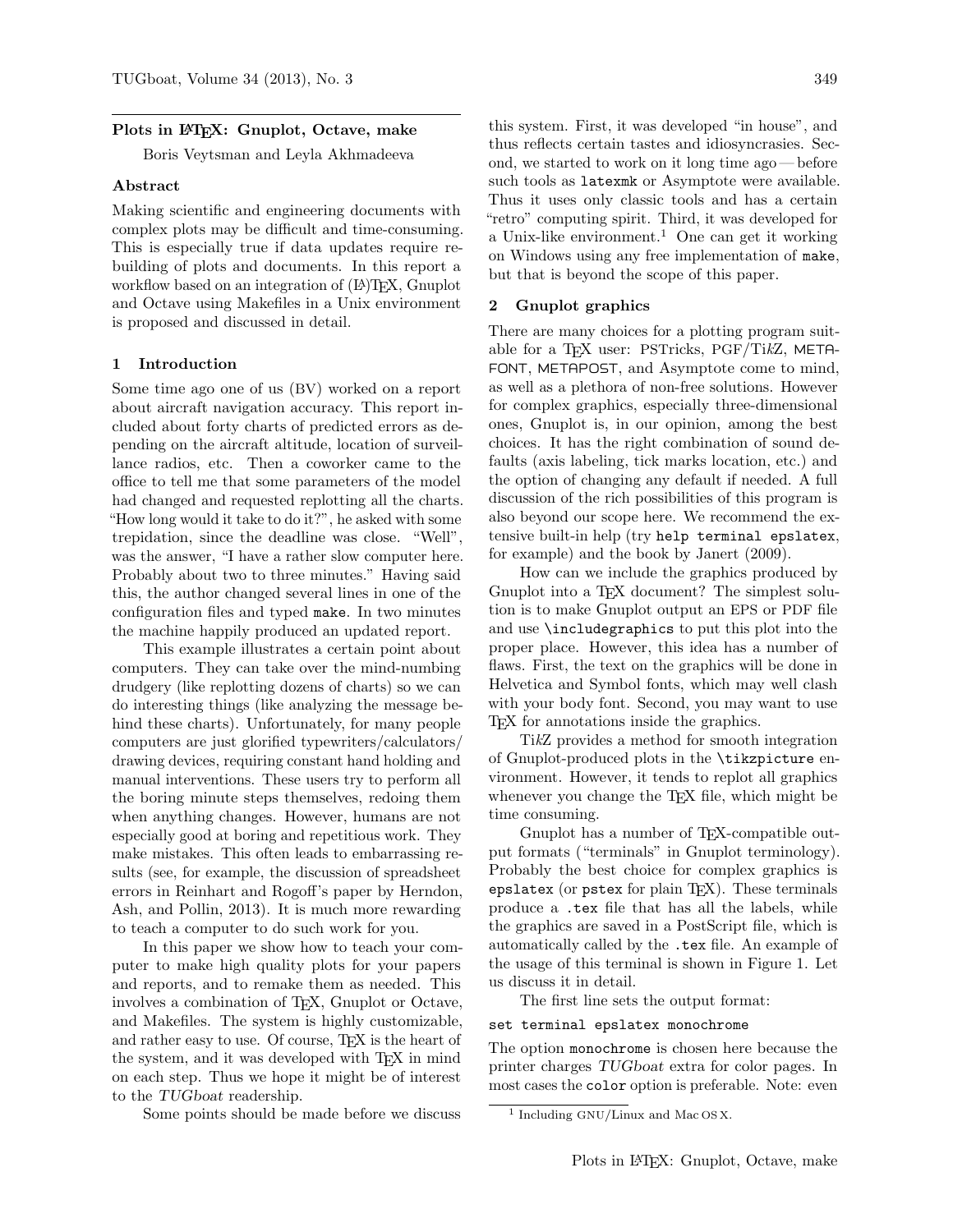```
set terminal epslatex monochrome
set output "function-fig.tex"
set pm3d # Colored surface
unset surface \qquad \qquad \# We do not want to plot the mesh lines
set isosamples 100, 100 # Smooth surface
set ztics 0.2 # Increment for z tick marks
set cbtics 0.2 # Increment for colored box
set format '$%g$'
set xtics offset 0,-.3
set ytics offset 1,0
set ztics offset -1,0
set cbtics offset 1,0
set xrange [-1.5:1.5]
set yrange [-1.5:1.5]
set label 1 \
'$f(\mathbf{x})=\exp\left(-\lvert\mathbf{x}\rvert^2\right)$' \
at -1.5,-1,1set label 2 \
'$\displaystyle\max_{\mathbf{x}\in \mathbb{R}^2} f(\mathbf{x})$' \
at 1,1,1.3
set arrow 1 from 1,1,1.3 to 0,0,1 front
splot exp(-x**2-y**2) title ""
set output
```


with the monochrome option, the package color or xcolor must be called by your main TFX file.

The next line sets the name of the output .tex file; we chose function-fig.tex. (We explain this naming convention below.)

The lines set pm3d and unset surface explain how to plot the three-dimensional graphics: using color (well, shades of gray for our monochrome display) to show the height and not plotting the surface mesh lines.

The line set isosamples sets the number of points where the function is calculated. We use  $100 \times 100 = 10000$  points for a smooth plot.

The lines set ztics and set cbtics set the increment for the ticks on the z axis and the color box in the legend. We do not use similar commands for xtics and ytics since the defaults are good enough.

The line set format '\$%g\$' refers to the format of the tick marks. It makes the numbers to be typeset in the math mode. The default is %g, which should be familiar to those knowing C formatting commands. Thus normally Gnuplot typesets tick marks as text, so minus signs become dashes.

The next lines slightly move the tick numbers for the x, y, and z axes and the color box. (Gnuplot is not completely aware of the font metrics for T<sub>E</sub>X fonts, so its position calculations are sometimes not good enough for the demanding eyes of TUGboat editors.)

The lines set xrange and set yrange set the  $x$ 

and y domains for the plotting: from  $-1.5$  to 1.5. We do not use a similar set zrange command since the default (based on the maximal and minimal values of the function plotted) looks good.

The next lines are label commands. They have three arguments: label number (1 and 2 in our case), label text (enclosed within single quotes) and label position (at statements). The text in the labels is TEX code interpreted in the context of your main document. Thus you can put arbitrarily complex annotations on your graphics. Gnuplot provides some mechanisms for fine-tuning the label reference point; in most cases, however, you do not need to change the default.

We use an arrow from the label to the top of the plot. It is set by the set arrow command. Its arguments include arrow number, arrow start and arrow end. The last keyword, front, means that the arrow is plotted on the front layer of the picture, i.e., is not to be obscured by the plot itself.

The actual plot is done by the penultimate line: splot exp(-x\*\*2-y\*\*2) title ""

It means: do a surface plot of the function  $\exp(-x^2$  $y^2$ ), with an empty title (by default, Gnuplot typesets the formula as the title).

The last line, set output, writes the results to the output files and closes them. See Figure 2.

#### 2.1 Plots from data points

In the above example we plotted a mathematical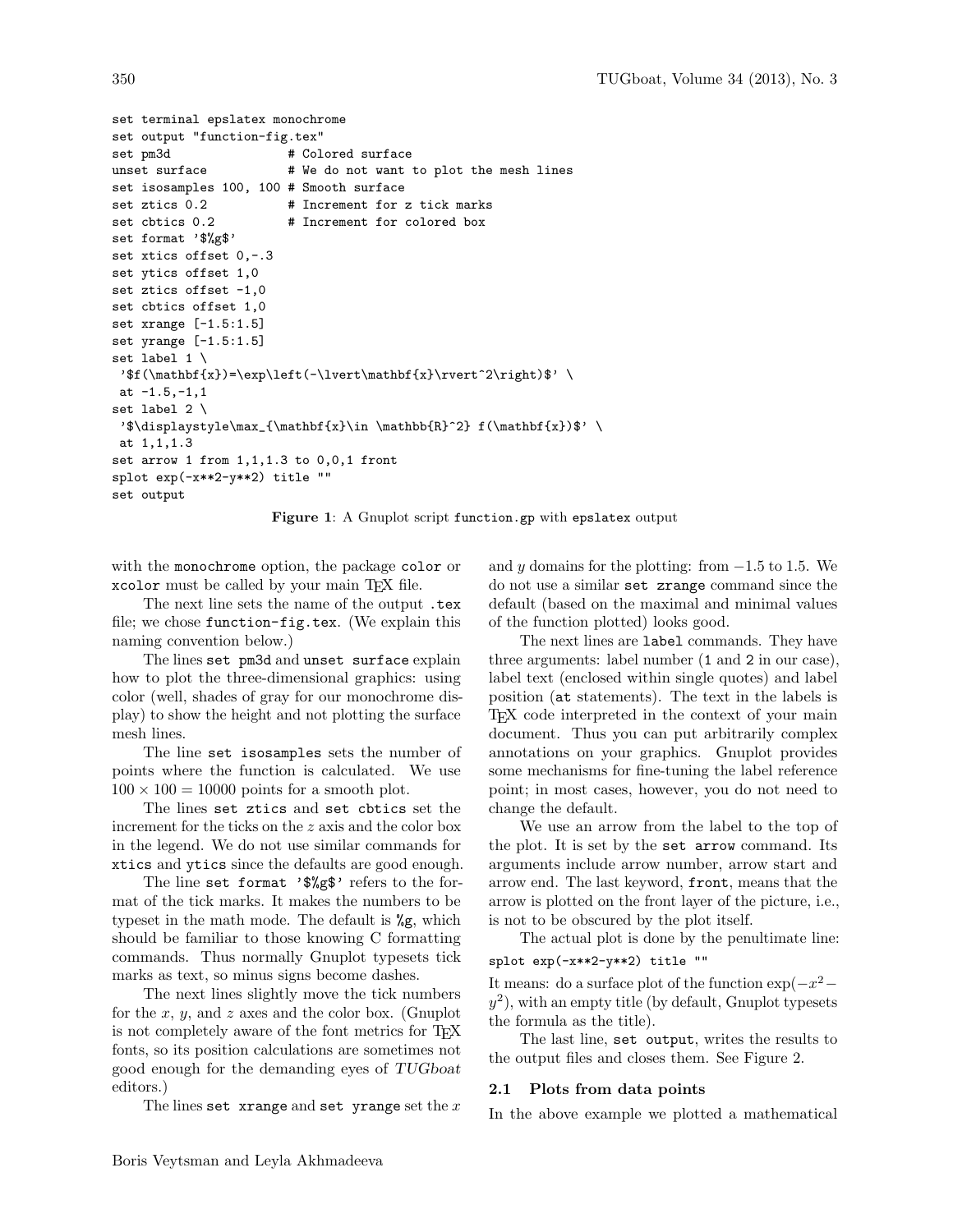

Figure 2: The plot generated by the script in Figure 1

expression. Gnuplot can also plot data from a file, obtained from an experiment or other calculations. As an example we show a script in Figure 3. Here we plot the stopping distances of cars moving with different speeds as measured in 1920s. The data is from the R distribution (R Core Team, 2013). We put them in a space-separated file cars.dat, which looks like this:

# "speed" "dist"

4 2

```
4 10
```

```
7 4
```
...

The first line shows the column names. It starts with the comment symbol # to tell Gnuplot not to try to plot it.

Most of the commands in Figure 3 are similar to those in Figure 1. Let us look at the ones that are different.

The line set logscale xy tells Gnuplot to create a log–log plot. The lines set xlab and set ylab set the labels for  $x$  and  $y$  axes correspondingly. The command set label 1 contains a TEX expression that includes a mathematical formula and rotation to typeset the formula along the line it describes. All rotation and typesetting is done by TEX rather than by Gnuplot.

Since we make a two-dimensional plot rather than a three-dimensional one, we use the plot command rather than splot:

# plot "cars.dat" with points pt 4 title "", \ exp(-0.73+1.6\*log(x)) title ""

This command has two arguments separated by a comma and corresponding to two objects we want to plot: a data file, plotted with points of

```
set terminal epslatex monochrome
set output "cars-fig.tex"
set logscale xy
set xrange [1:100]
set yrange [1:500]
set xlab 'Speed, mph'
set ylab 'Stopping distance, feet'
set format '$%g$'
set label 1 \setminus'\rotatebox{41}{ y=-0.73+1.6\ln x$}' \
  at 1.8, 4
plot "cars.dat" with points pt 4 title "", \
     exp(-0.73+1.6*log(x)) title ""
set output
```


type 4 (these happen to be unfilled squares), and a mathematical expression corresponding to a straight line on the log–log scale. The result is shown in Figure 4.

A good way to debug and tune the graphics is to comment out the first two lines of the script and run it through Gnuplot, thus seeing the results online, changing the script until you get a satisfactory result.

## 3 Octave graphics

Gnuplot's built-in features cover most mathematical needs. However, sometimes they are not enough. What can we do then? As discussed in the previous section, we can calculate the data points in an external program and feed the result to Gnuplot as a (space separated) text file. Another possibility is to use software that can talk to Gnuplot directly.

A good choice for this is Octave. Octave is a high level language and program for numerical calculations. It is similar to and mostly compatible with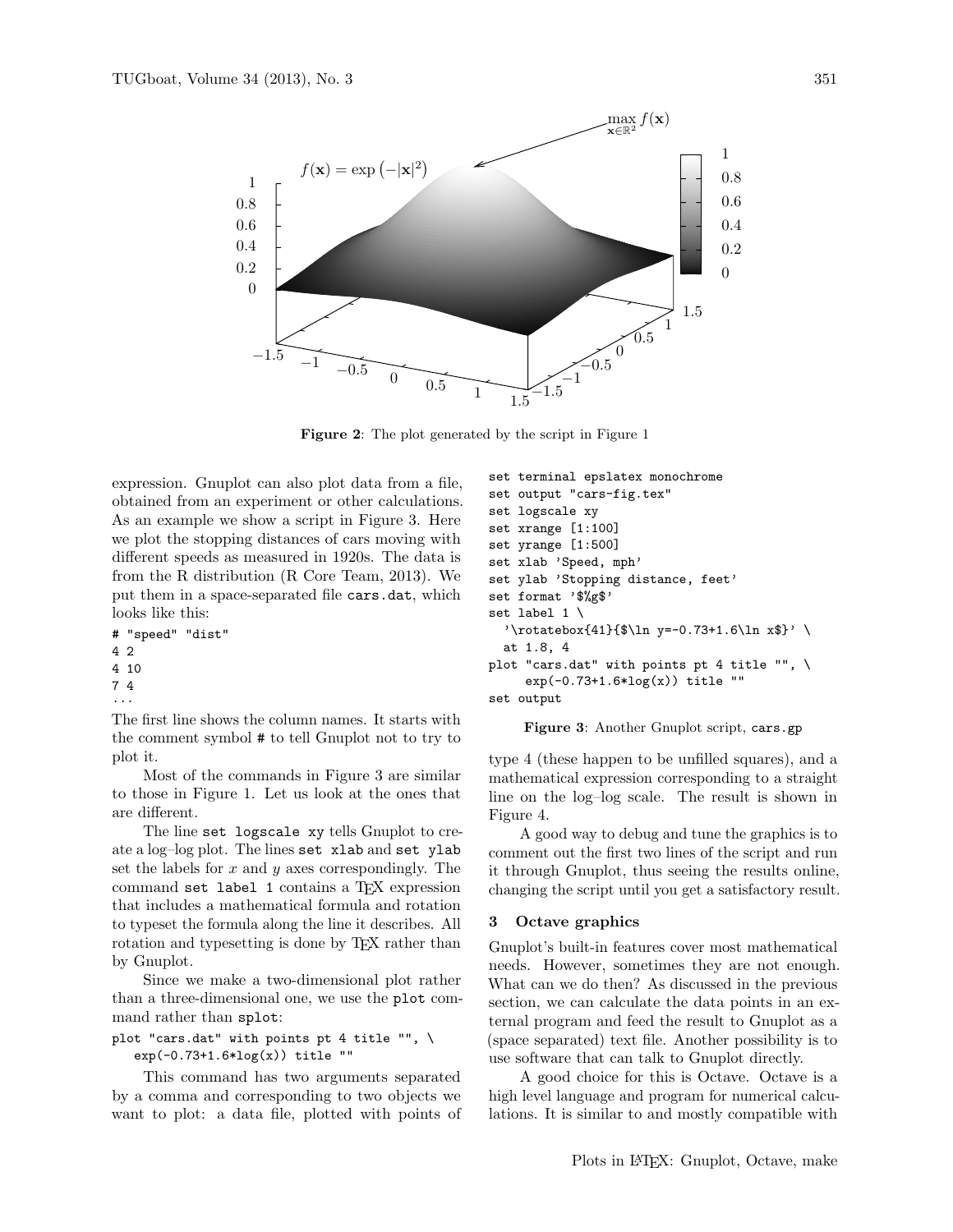

Figure 4: The plot generated by the cars.gp script in Figure 3

the commercial program MATLAB. As often happens with free software, some of Octave's capabilities surpass those of its commercial sibling. In particular, the technique of generating TEX-compatible graphics described in this article does not work in MATLAB. The latter can produce plots in the EPS format (Octave can do this too), but text annotations on these plots are done in its own fonts, which may clash with the body text.

The current version of Octave uses Gnuplot for graphics, so most of the features discussed in the previous section are available in Octave. However, the syntax is slightly different. The most important difference is the order of commands. In Gnuplot we first "set" the annotations: legend, labels, etc., and then plot the data. In Octave we plot the data first, and only then add annotations to the existing figure.

In Figures 5 and 6 we show a plot used in one of our reports. In this report we discussed the behavior of a certain system. It depended on a dimensionless parameter  $\rho$ . The report showed that this parameter ought to satisfy the following condition:

## $ber_1 \rho = bei_1 \rho$

where  $ber_1$  and  $bei_1$  are so-called Kelvin functions, related to the Bessel function of complex argument (Olver, Lozier, Boisvert, and Clark, 2010, § 10.61). Thus we wanted a plot of the expression

$$
\delta(\rho) = \operatorname{ber}_1 \rho - \operatorname{bei}_1 \rho
$$

and the point  $\rho_0$  for which  $\delta(\rho_0) = 0$ .

Boris Veytsman and Leyla Akhmadeeva

Unfortunately, Gnuplot does not know anything about Kelvin functions. An attempt to calculate them using Bessel functions of complex argument leads (at least in version 4.4) to the following truthful, but not especially helpful message: can only do bessel functions of reals. To tell the truth, Octave also knows nothing about Kelvin functions. However, unlike Gnuplot, it is not afraid of Bessel functions of complex argument.

In Figure 5 we show an Octave script kelvin.m that generates the required plot. Let us discuss the script in detail.

The first three lines define functions  $ber_1$ ,  $bei_1$ and  $\delta$  using Octave's built-in besselj command. The next line,  $rho0 = fsolve(delta, 4)$  calculates the root of equation  $\delta(x) = 0$  starting from the point  $x = 4$ , and assigns the result to the variable rhoo. By the way, this root is  $\rho_0 = 3.7727$ .

The reason for the next command is the way Octave executes plot commands. In Gnuplot we first set up the "terminal", and only then draw the plot. Thus, at the time of plotting our computer already knows we want to save the result to a file and does not make on-screen plots. In Octave we first draw the plot on the screen and only then "save" the result. This slows down the execution. The command figure('visible', 'off') switches off this on-screen drawing.

The next few lines perform the actual plotting. Octave has two ways to make a plot of a function. One is the fplot command: fplot(delta, [0,4])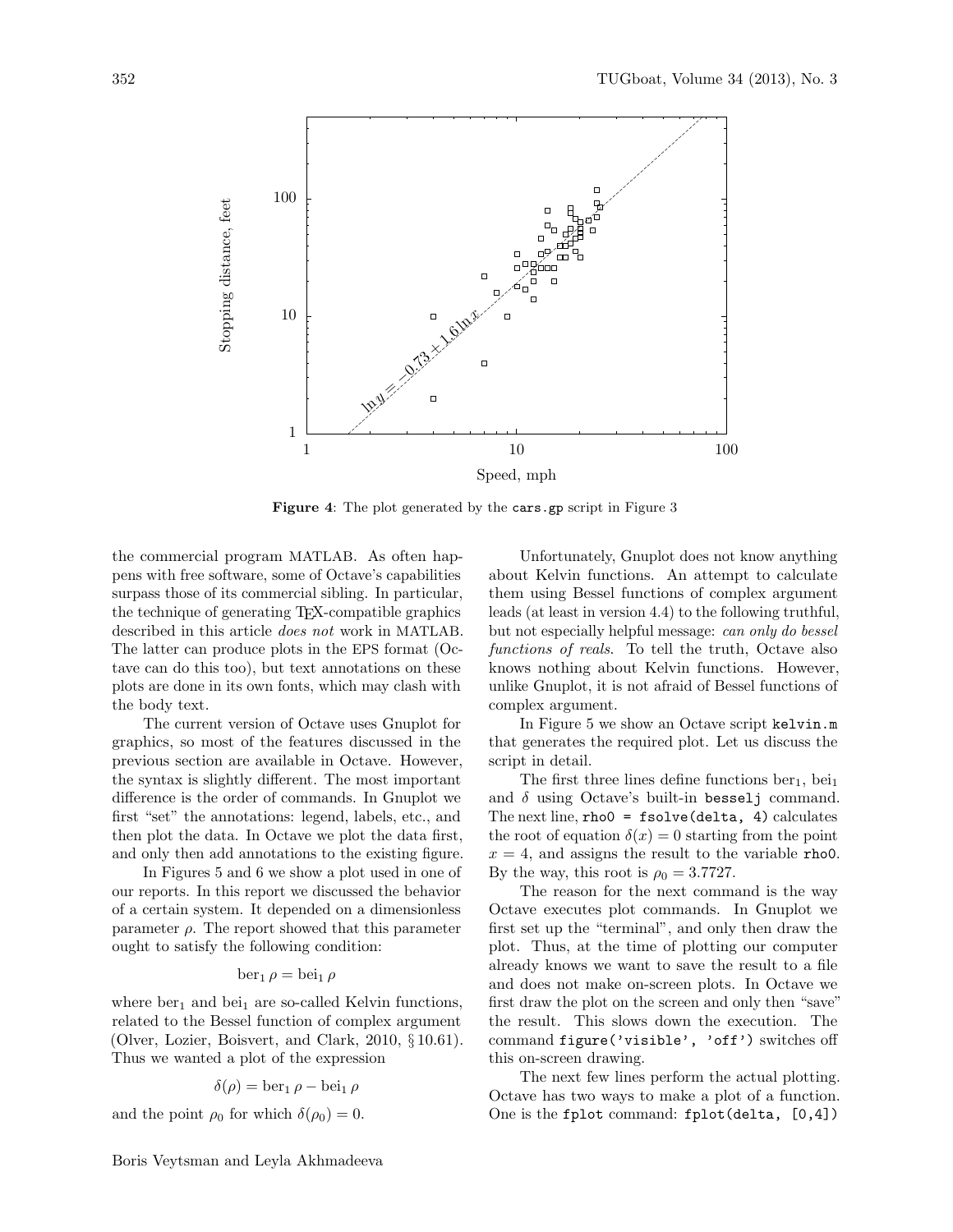

Figure 6: The plot generated by the kelvin.m script in Figure 5

```
ber1 = \mathcal{Q}(x) - real(besselj(1, x*exp(pi*1i/4)));
bei1 = \mathfrak{C}(x) imag(besselj(1,x*exp(1i*pi/4)));
delta = \mathfrak{O}(x) ber1(x)-bei1(x);
rho0 = fsolve(delta, 4);figure('visible','off');
x = 0:0.1:4;plot(x, delta(x), 'linewidth', 2);
hold on;
plot([rho0], [0], 'o', 'linewidth', 10);
text(rho0, 0.15, \
  '\colorbox{white}{$\rho_0$}', \
  'horizontalalignment', 'center');
text(rho0, -0.15, \
  sprintf("\\colorbox{|}tithite}{; 2f$}", rho0), \
  'horizontalalignment', 'center');
title("");
legend("off");
grid();
xlabel('\\h{tho*');
ylabel('$\ber_1\rho-\bei_1\rho$');
print -depslatex -mono "-S800,600" \
      "kelvin-fig.tex"
```
Figure 5: An Octave script, kelvin.m

would make the graph shown in Figure 6. Unfortunately, in the current version of Octave the command fplot has rather limited options for fine control of the plot; in particular, it does not allow to change the default line width. The default lines look weak in our monochrome version. So here we use the generic plot command instead of fplot. We generate an array of abscissas with the command  $x =$  $0:0.1:4$ , and then plot delta $(x)$  versus x. The command  $plot(x, delta(x), 'linear'$ erates the plot with a line width of 2, meaning twice the default width.

Normally a plot or fplot command erases previous graphics and starts afresh. The line hold on preserves the graphic and combines it with the next plot. This next plot consists of only one point, a large dot at the zero of the function  $\delta(x)$ : plot([rho0], [0], 'o', 'linewidth', 10); The parameter 'o' sets the shape of the marker, while setting the line width to 10 makes it large.

The next two commands, using  $text(\ldots)$ , are similar to Gnuplot label commands. We set up the coordinates of the text and the text itself. Additional parameters help to tune the output.

The first command places the "text" string \colorbox{white}{\$\rho\_0\$} at the point  $(\rho_0, 0.15)$ , i.e. above the root of our equation. The text is centered on the reference point (the other options for horizontalalignment are left and right). This "text" is a LAT<sub>F</sub>X command that creates the symbol  $\rho_0$ inside a rectangle with white background (colorbox). We use this rectangle because otherwise the plot overlaps the symbol.

The second command is more complicated. Here the "text" is dynamically constructed by Octave itself. The function sprintf is similar to the function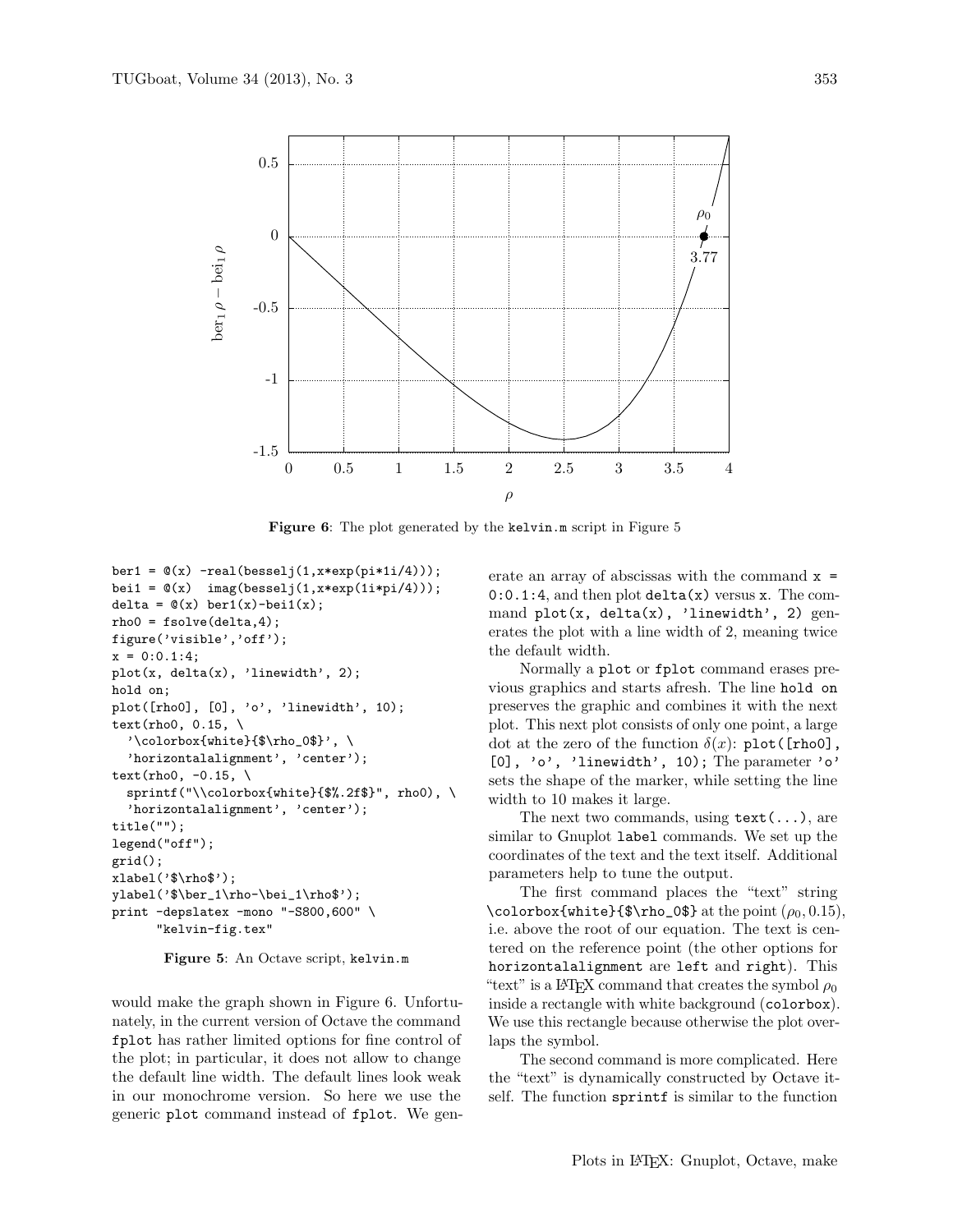of the same name in C, awk, perl, and many other languages. Its first argument is the "format", and the remaining arguments are interpreted according to this format. In our case we output a string which includes rho0 typeset with two decimal figures per the specification %.2f in the format. The function returns the string<sup>2</sup> \colorbox{white}{\$3.77\$}, which is typeset centered at the point  $(\rho_0, -0.15)$ , i.e. under the root of the equation. We again use \colorbox to create the white background for the label.

The next commands are analogous to those in Gnuplot: we switch off the main title and legend, switch on the grid and set up the axes labels. Since \ber and \bei are not standard LATEX operators, our .tex file has the following definitions based on the macro \DeclareMathOperator provided by the amsmath package:

```
\DeclareMathOperator{\ber}{ber}
\DeclareMathOperator{\bei}{bei}
```
The last line,

```
print -depslatex -mono "-S800,600" \
  "kelvin-fig.tex"
```
saves the graphs into the file kelvin-fig.m. It uses epslatex format (similar to Gnuplot's epslatex terminal), and mono-chrome rendering. The magic string "-S800,600" sets the size of the figure in points (the reason why it must be in quotes is better known to the authors of Octave).

Like Gnuplot, Octave can create complex threedimensional graphics, which we leave as an exercise to the reader.

Unfortunately, we failed to find the analog of the Gnuplot set format command, so tick marks on Figure 6 are typeset in text mode: compare '-1' (wrong!) and '−1' (right). This problem can be corrected by a simple sed script acting on the file kelvin-fig.m, which we leave as another exercise to the reader.

### 4 Insertion of graphics in the .tex file

The methods described in the previous sections produce two files for each graphics: a .tex file with the textual material, and a PostScript file (either .eps or .ps) with the graphics material. For example, in the directory with this paper are the following files:

| cars-fig.eps     | cars-fig.tex     |
|------------------|------------------|
| function-fig.eps | function-fig.tex |
| kelvin-fig.eps   | kelvin-fig.tex   |

To use these graphics in the text, we "read in" the .tex file using the command \input, for example, \input{function-fig}. The associated PostScript file is automatically inserted by the .tex file with the corresponding \includegraphics command.

This works fine with the traditional latex with dvips route. What happens if you use pdflatex? Fortunately, recent distributions are smart enough to automatically convert .eps files to .pdf (using epstopdf), so after a run of pdflatex you can find in the working directory the files

```
cars-fig-eps-converted-to.pdf
```
function-fig-eps-converted-to.pdf

kelvin-fig-eps-converted-to.pdf

This conversion is done transparently to the user.<sup>3</sup> Of course, the PostScript files must have a correct bounding box for correct results.

## 5 Putting everything together: Makefiles

The process described in the previous sections may seem rather complex. We run Gnuplot and/or Octave, latex, dvips, ps2pdf, pdflatex, ... If we change some of the files, we need to rerun the necessary portions of the process. A human should not do this manually (and probably cannot do it without introducing errors).

The famous utility make can do this for you.

Let us recall the basics. The utility reads a Makefile which sets up rules and dependencies. Rules tell it how to "make" a certain file: you run latex on a .tex file to generate a .dvi file, you run dvips on a .dvi file to generate a .ps file, etc. Dependencies record that a file A depends on the file B: whenever B is changed, A must be regenerated. You can find more information, for example, in the classic book by Mecklenburg (2004).

In this section we set up a typical Makefile for TEX and Gnuplot or Octave.

Let us start with Gnuplot. We will use the extension .gp for our Gnuplot scripts and the following naming convention: a file file.gp generates the files file-fig.tex and file-fig.eps. The part -fig is used to set up the clean task: to clean the directory we delete all generated files.

So, we can define the following simple rule: each file-fig.tex file depends on the file.gp, and gnuplot is used to generate it:

%-fig.tex: %.gp

gnuplot \$<

Here, according to Makefile syntax, % is a "wildcard", and \$< means the "prerequisite" (the .gp file).

Here is a similar rule for Octave-generated files: %-fig.tex: %.m

octave \$<

<sup>2</sup> Exercise: why does the format use double backslash?

<sup>3</sup> Unfortunately, Gnuplot's pstex terminal for plain TEX uses PostScript specials instead of \includegraphics. This makes the technique described here inapplicable.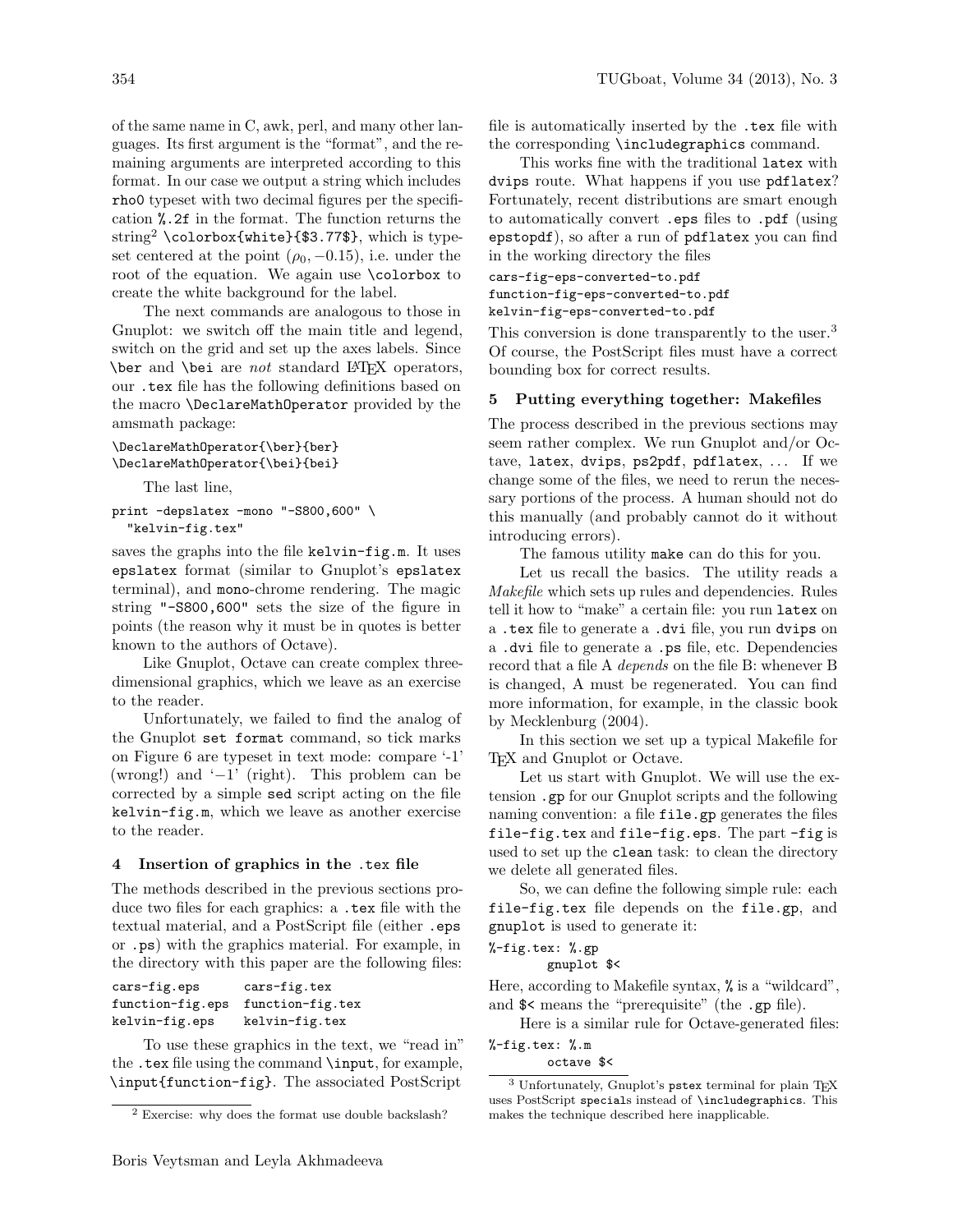So now we have two rules for generation of  $\langle file \rangle$ -fig.tex files: either from Gnuplot or from Octave. Happily, make is smart enough to choose the right one: if it finds an appropriate file ending in .gp, it uses the first rule, and if it finds an appropriate file ending in  $\cdot$ m, it uses the second.<sup>4</sup>

Let us now discuss the generation of PDF files from .tex sources. In this article we discuss the pdflatex route; the rules for the "traditional" latex  $\rightarrow$  dvips route are left as another exercise.

The basic idea is relatively simple: run pdflatex until the labels converge. The code below has an additional quirk of running bibtex several times because citations may use crossref fields:

```
%.pdf: %.tex
        pdflatex $*
        - bibtex $*
```

```
pdflatex $*
          - while ( \text{grey } -q \setminus'<sup>^</sup>LaTeX Warning: Label(s) may have changed' \
$*.log ) do (bibtex $*; pdflatex $*;) done
```
Of course, this is not the full story. We need to tell make that whenever a plot is changed, all PDF files must be regenerated. This can be done by adding to the Makefile lines like

### document.pdf: plot-fig.tex

for each \input{plot-fig} line.

This line tells make to regenerate the main PDF (using the rule above) when plot-fig.tex changes; the companion plot-fig.eps could be added as another dependency, but since the two plot-fig.\* files are always created simultaneously, it's not necessary.

What about the conversion  $.\texttt{eps}\rightarrow \texttt{pdf}$ ? Will that be done as well? The answer is yes. TEX uses a simple but sufficient algorithm for this conversion: whenever .eps file is newer than the generated .pdf file, the latter is regenerated. Thus, after you change plot.gp, one line in the Makefile triggers a number of events:

- 1. The program make finds the new plot.gp and calls Gnuplot to regenerate plot-fig.tex.
- 2. As a side effect the file plot-fig.eps is recreated by Gnuplot.
- 3. TEX finds the new plot-fig.eps and generates a new plot-fig-eps-converted-to.pdf.
- 4. The new version of the main PDF file is created.

If you have many plots, you might find it cumbersome to add a dependency for each. Fortunately, Makefiles can include subfiles, allowing us to automatically generate the dependencies. Each line will

```
#!/usr/bin/env perl
# Extract information from input statements
# in TeX files. Usage:
# makefigdepend FILE FILE FILE ... > depend
foreach my $file (@ARGV) {
open (FILE, $file) || die "open($file): $!";
$file =^* s/\.\text{tex}},\\
while (<FILE>) {
 while (\lambda)input(?\; \[[\^]\!] + \]\* \{([\^]\!] + \})\/g) {
  print "$file: $1.tex\n";
 }
}
close FILE;
}
```
exit 0;

Figure 7: A Perl script for generation of dependencies

have the form A: B, showing that file A depends on file B. The way to do this is the following:

- 1. Add to the Makefile the line -include depend, which instructs make to read the file *depend* if it exists. The dash at the beginning tells make not to worry if this file is not found (e.g. at the start of the run).
- 2. Add to the Makefile the rules to generate the file depend from the sources.

For the second task we need to write a program to generate the dependency file. A simple Perl script makefigdepend.pl to do this is shown in Figure 7. (The choice of Perl makes our solution less "retro" than it could be: sed and awk could do the job.) Then the rule

```
depend: ${TEXFILES}
```
perl makefigdepend.pl \ \${TEXFILES} >depend

generates the required file. For example, the file depend for this article is the following:<sup>5</sup>

```
gnuplotmk.pdf: function-fig.tex
gnuplotmk.pdf: cars-fig.tex
gnuplotmk.pdf: kelvin-fig.tex
gnuplotmk.pdf: function-fig.tex
```
When we plot a data file, we want make to redo the plot not only when the .gp file is new, but also if the original data change. To this end, we add a line to the Makefile:

cars-fig.tex: cars.dat

An astute reader can see that we wrote this dependency manually. It is of course possible to write a

<sup>4</sup> If both Gnuplot and Octave files are present, make chooses the rule that appears first in the Makefile.

<sup>5</sup> An exercise: why is an identical line about

function-fig.tex repeated in the generated file?